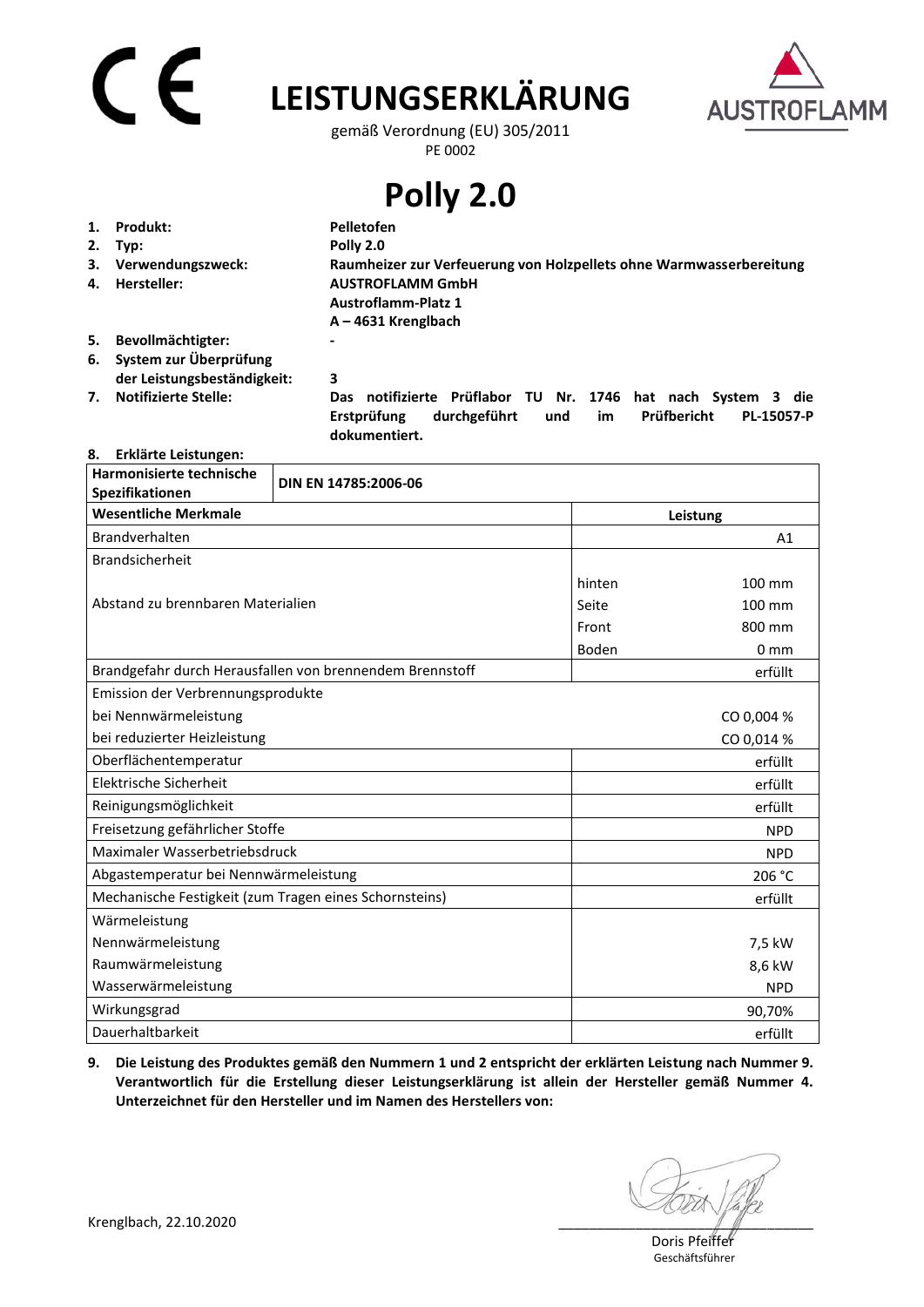# **Declaration of performance**  Council Regulation (EU) 305/2011



PE 0002

## **Polly 2.0**

| 1. Product:                  | <b>Pellet stove</b>                                                                                                              |  |
|------------------------------|----------------------------------------------------------------------------------------------------------------------------------|--|
| 2. Type:                     | Polly 2.0                                                                                                                        |  |
| 3. Intended use:             | Pellet stove without water tank                                                                                                  |  |
| 4. Manufacturer:             | <b>AUSTROFLAMM GmbH</b>                                                                                                          |  |
|                              | <b>Austroflamm-Platz 1</b>                                                                                                       |  |
|                              | $A - 4631$ Krenglbach                                                                                                            |  |
| 5. Representative:           |                                                                                                                                  |  |
| 6. System of verification of |                                                                                                                                  |  |
| constancy of performance:    | 3                                                                                                                                |  |
| 7. Notified body:            | The notified test laboratory TU Nr. 1746 performed the initial<br>assessment according to system 3 and documented the results in |  |

 **test report PL-15057-P.** 

### **8. Declared performance:**

| <b>Harmonised technical</b><br><b>Specifications</b> | DIN EN 14785:2006-06 |            |                 |  |
|------------------------------------------------------|----------------------|------------|-----------------|--|
| <b>Essential characteristics</b>                     |                      |            | Performance     |  |
| Fire performance                                     |                      |            | A1              |  |
| Fire safety                                          |                      |            |                 |  |
|                                                      |                      | Rear       | 100 mm          |  |
| Distance to flammable materials                      |                      | Lateral    | 100 mm          |  |
|                                                      |                      | Front      | 800 mm          |  |
|                                                      |                      | Floor      | 0 <sub>mm</sub> |  |
| Fire hazard through burning fuel falling out         |                      |            | complied        |  |
| <b>Emission combustion products</b>                  |                      |            |                 |  |
| Nominal heat output                                  |                      |            | CO 0,004 %      |  |
| Reduced heat output                                  |                      |            | CO 0,014 %      |  |
| Surface temperature                                  |                      |            | complied        |  |
| <b>Electrical safety</b>                             |                      |            | complied        |  |
| Cleanability                                         |                      |            | complied        |  |
| Discharge of toxic material                          |                      | <b>NPD</b> |                 |  |
| Maximum water operating pressure                     |                      |            | <b>NPD</b>      |  |
| Exhaust gas temperature at nominal heat output       |                      |            | 206 °C          |  |
| Mechanical stability (for carrying the chimney)      |                      |            | complied        |  |
| Heat output                                          |                      |            |                 |  |
| Nominal heat output                                  |                      |            | 7,5 kW          |  |
| Room heating capacity                                |                      |            | 8,6 kW          |  |
| Water heating capacity                               |                      |            | <b>NPD</b>      |  |
| Efficiency                                           |                      |            | 90,70%          |  |
| Durability                                           |                      |            | complied        |  |

**9. The performance of the product identified above is in conformity with the set of declared performance/s. This declaration of performance is issued, in accordance with Regulation (EU) No 305/2011, under the sole responsibility of the manufacturer identified above.** 

**Signed for and on behalf of the manufacturer by:**

Doris Pfeiffer Managing director